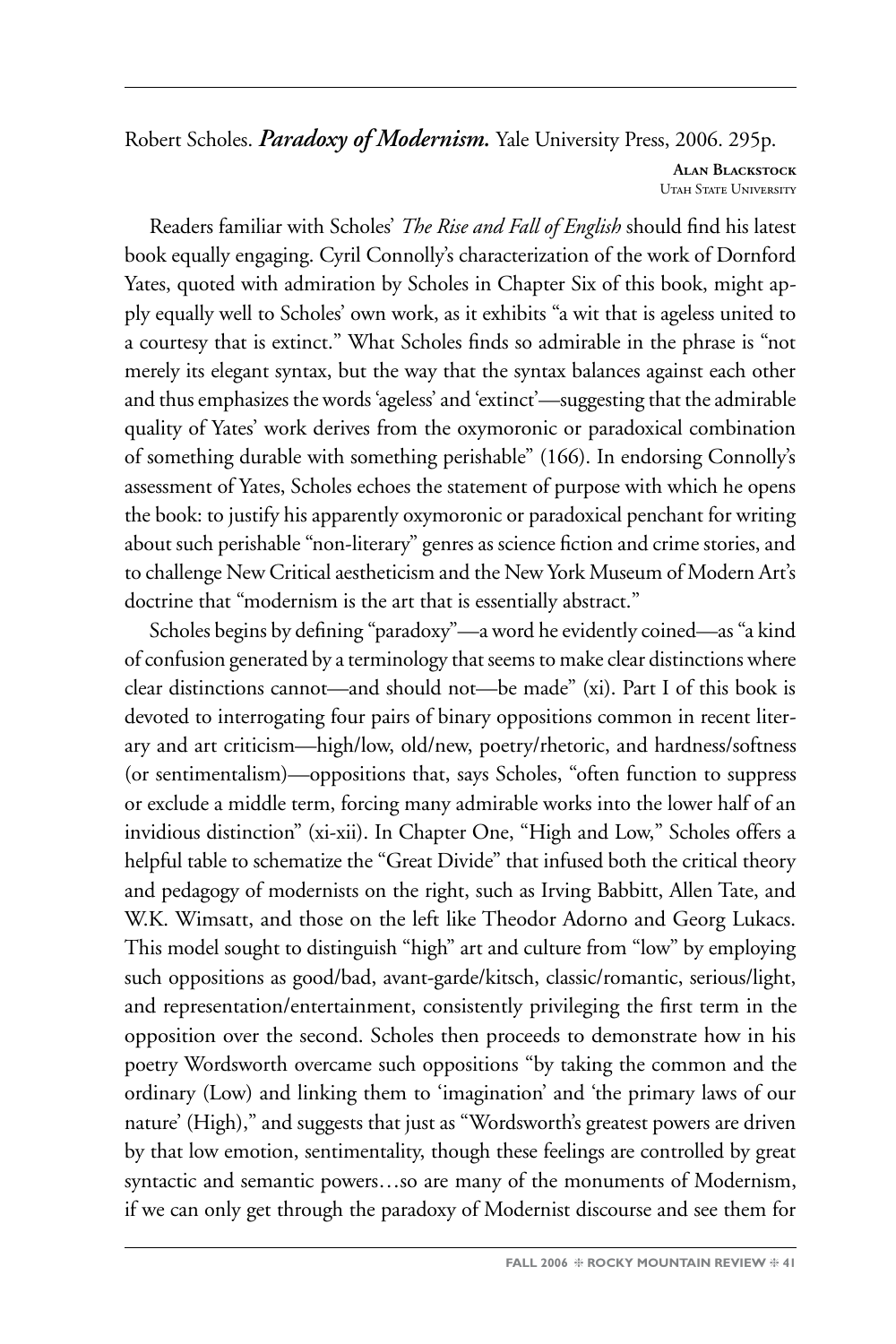what they are" (31). One of Scholes' central aims in this book, then, is to examine some of the "lighter and less extreme forms of Modernism" and to make the case that "we need the full range of Modernist literature and art in order to understand Modernism—and we need Modernism to understand modernity and hence to see ourselves from the other side" (31-32).

In the remainder of Part I, Scholes addresses the paradoxies old/new, poetry/rhetoric, and hard/soft. Chapter Two challenges the old/new paradoxy as it played out in the debates carried on in A.R Orage's influential critical journal *The New Age* over such terms as "modern," "contemporary," "realistic," and "abstract." (This chapter is copiously illustrated with images taken from the journal itself.) Scholes then links the debate over visual art to divergences in the literary art of the period, associating the work of James Joyce and Gertrude Stein with "a geometrical or abstract deconstruction and reconstruction of human life," while seeing the work of Virginia Woolf as "developing a Post-Impressionistic form of literary narrative" (81). But even while pointing out these divergences, Scholes attacks the paradoxy that would "call one of these modes of textuality modern and the other not." Scholes concludes Chapter Two by examining an article found on MoMA's website, titled "Modern Art *Despite*  Modernism" (emphasis in original), that supports the paradoxy Scholes has been challenging with its declarations that modernism is "essentially abstract" and that, to quote Scholes' summary of the article, "[f]iguration is a retrograde movement, going against the progressive tide that was flowing toward Abstract Impressionism" (93). Scholes, however, comparing von Schwind's representational and sentimental *Morgenstunde* with Gaudier-Brzeska's abstract *Dancer*, avers, "I have taken pleasure in both works and want each of them in my memory hoard…. And so, I am arguing, should you" (94). The paradoxy that privileges "new" over "old," like that favoring "high" over "low," Scholes argues, has resulted in the wrongful exclusion of works from the literary and artistic canon merely because they fail to meet the artificial criteria imposed by these paradoxies.

In the final two chapters of Part I, Scholes takes issue with the parodoxies poetry/ rhetoric and hard/soft. Citing Yeats' oft-quoted line, "We make out of the quarrel with others, rhetoric, but of the quarrel with ourselves, poetry," along with the seldom-quoted following line that contrasts rhetoricians, "who get a confident voice from remembering the crowd they have won or may win," with poets, who "sing amid our uncertainty" (105), Scholes asserts that "the rhetoric/poetry distinction is one not so much of persuasion versus meditation…but of public persuasion versus private persuasion…. Poetry, then, is just rhetoric with those nasty connotations of mass audience and political effects removed" (106). Scholes then examines Pound's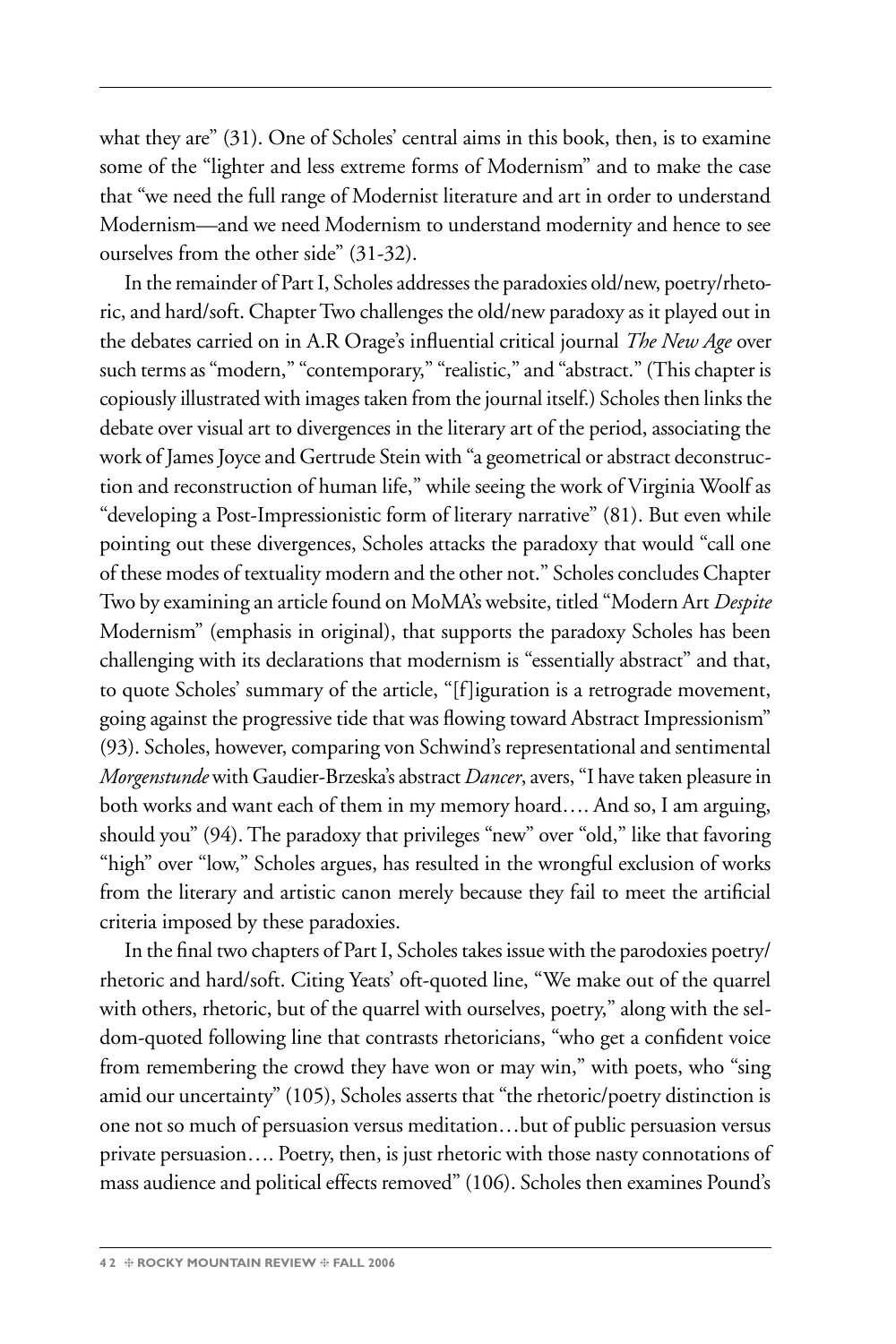famous imagist poem, "In a Station of the Metro," and concludes that although according to Imagist theory, combining images in such a way produces superior poetry because it eliminates all rhetorical flourishes such as figures of speech, in reality, both rhetoricians and poets are involved in the art of persuasion: "Pound, for example, is trying to persuade us that faces in a subway station can be as beautiful as flowers…. The poet's aim—that we should learn to see human beauty in the midst of Modernity—is laudable. But to claim that this is not rhetoric simply makes no sense" (118-119). Rather than preserving the artificial distinction between poetry and rhetoric established by modernist critics, Scholes seeks a recognition that modernism "ranged from trying to control responses as completely as possible all the way to giving readers the maximum amount of freedom and responsibility for the meanings of texts" (119).

Similarly, in Chapter Four, "Hard and Soft," Scholes points to the existence of sentimentality in such canonical modernist works as Joyce's *Ulysses*, Eliot's "Prufrock," and Pound's "The River-Merchant's Wife," and asserts that "there are things about Modernism that are not visible clearly without a proper appreciation of the sentimental" (123). "Sentiment," Scholes observes, "has been an integral part of Modernism for a long time, and the question, for the greatest Modernists, has always been not how to avoid it but how to include it, protect it, and enhance it" (136). This is the question that Scholes addresses in Part II, "Paradoxes," which examines works by the "pleasurable writers" Oscar Wilde, Dornford Yates, and Georges Simenon, whose oeuvre demonstrates such paradoxical qualities as "durable fluff," "iridescent mediocrity," and "formulaic creativity," qualities that function "as a kind of antidote to paradoxy" (xiii). Such texts, says Scholes, illustrate "what we lose if we accept as modern art only works that match the categories generated by the paradoxies that have been crucial to the critical discourse of Modernism" (142).

The punning title of Part III, "Doxies," suggests the rather lighthearted nature of this section, which deals in Chapter 8 with the "model artists" Kiki, Nina Hamnet, and Beatrice Hastings, who posed for artists such as Modigliani, Gaudier-Brzeska, and Brancusi before becoming writers and artists themselves; and in Chapter 9, "The Aesthete in the Brothel," with the significance of the brothel in the work of Joyce, Proust, and Picasso. This may seem an odd way to end a book on modernist literary and art criticism, but according to Scholes,

The aesthete in the brothel is perhaps the most concrete and powerful representation of the paradoxy of Modernism that we can find. The Modernist writers and artists kept returning to this scene because it is the place where the flesh and the spirit are brought into the closest proximity, where the question of what is real is posed most powerfully. (273)